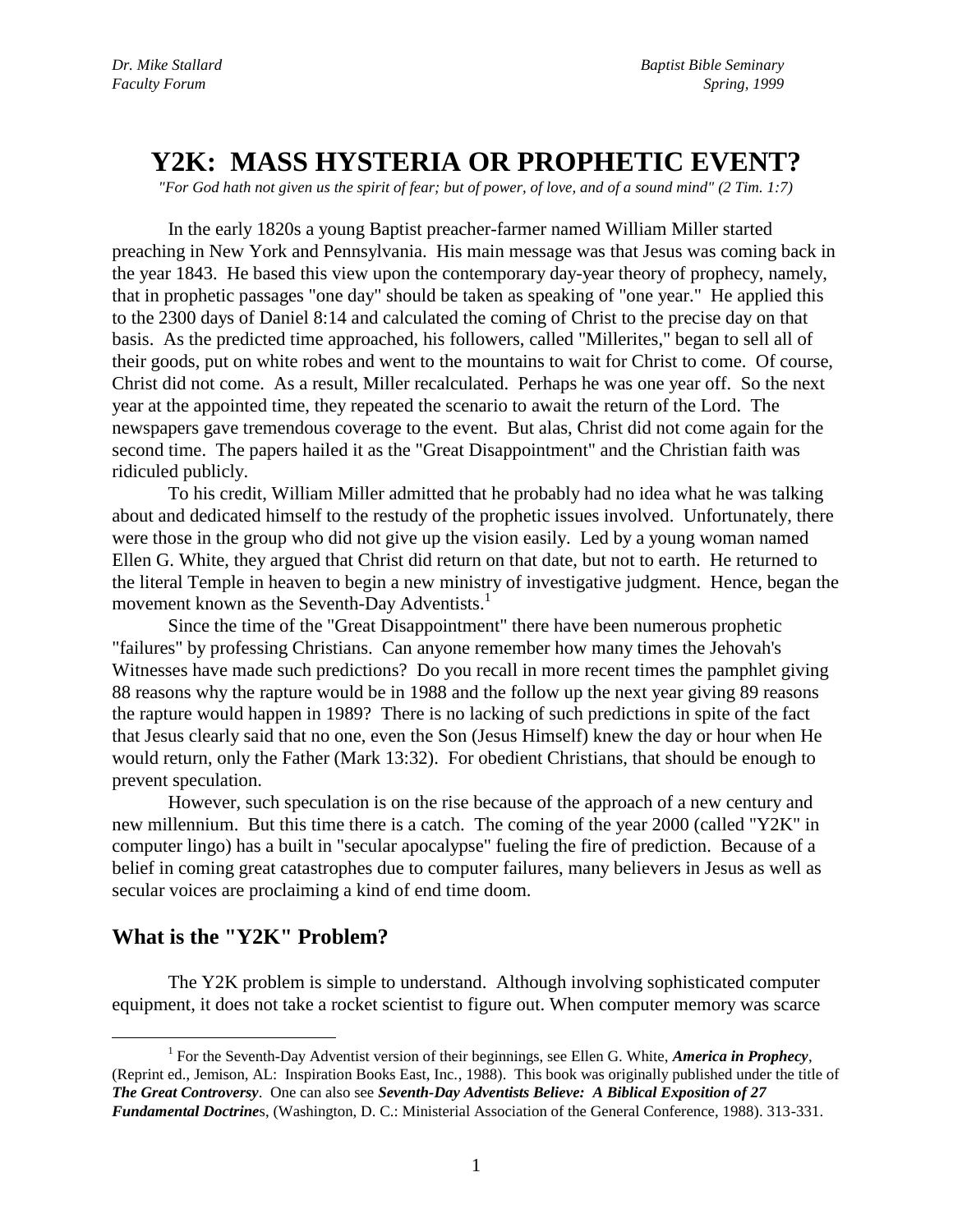many programmers used only two digits for the date in the time function in many software programs (e.g., "75" for 1975). A problem comes when the clock rolls around from "99" to "00." Does it mean 1900 or 2000 or something else? Depending upon how the software is designed and for what purpose, the execution of the software might lead to strange or inaccurate results.

### **Was the Problem Short-Sighted Programmers?**

Actually, the problem was not the shortsightedness of any of the programmers in the past. This author's many years of experience as an aerospace engineer included the design and programming of software for jet fighters, missile defense systems, and the Space Shuttle. Computer memory has not always been as plentiful or as inexpensive as it is now. Hard decisions had to be made to make programs fit into the memory in light of the constraints which were present. I once heard a top engineer in charge of some weapons testing for the government say that his area had been working on the Y2K problem for twenty years. Obviously, this can not always be blamed on shortsightedness on the part of technical computer personnel.<sup>2</sup>

Yet, the amount of money necessary to correct this problem world wide is staggering. However, it is this author's contention that the problem is manageable and controllable in spite of protestations to the contrary:

Already we've seen companies that have experienced problems during the fix-and-test process. One problem with a single satellite knocked 90 percent of the world's pagers off the air in 1998 during a Y2K compliance test. In 1997, an entire ATM network was shut down by the failure of a single networking device. These examples suggest that at least some level of disruption is inevitable, even in isolated systems. The daunting prospect of Y2K is that, because of global networking and commerce, no system is truly isolated. Widespread simultaneous failures of systems could set off a domino effect around the world.<sup>3</sup>

Such a statement, while well meaning, unnecessarily glosses over two things: (1) the good news in those reports and (2) the problems from non-Y2K areas that we face every day which are just as problematic in the world in which we live. As to the first one, a failure in 1998 shows that testing is, in fact, being done ahead of time and not at the last minute in the case in question. This fact could be noted for much that is going on in the world right now to offset any potential Y2K problems. As to the second area of non-Y2K problems, the networking failure mentioned has no real connection to the Y2K problem. Such failures will always be part of our technological culture. They can come from several different areas. A few years back, this author learned that Emory Riddle University, an engineering school in the Daytona Beach area, had its computer systems shut down by a computer virus. Baptist Bible College & Seminary in Pennsylvania (where this author teaches) had many of its power systems shut down once by an inconvenient lightning strike and on other occasions network down time has been significant due to various technical failures. This is part of living in a technological world. There are any numerous events that could disrupt our lives, many of which are just as devastating as Y2K. Y2K, in my judgment, just gets more attention because it is associated with the perceived roll over into the next century (even though technically the next century does not begin until 2001).

 $2^{2}$  Jerry MacGregor and Kirk Charles probably overstate the case when they discuss the question of the origins of the Y2K problem, Y2K Family Survival Guide, (Eugene, Oregon: Harvest House Publishers, 1999), 15- 18.

 $3$  Ibid., 16-17.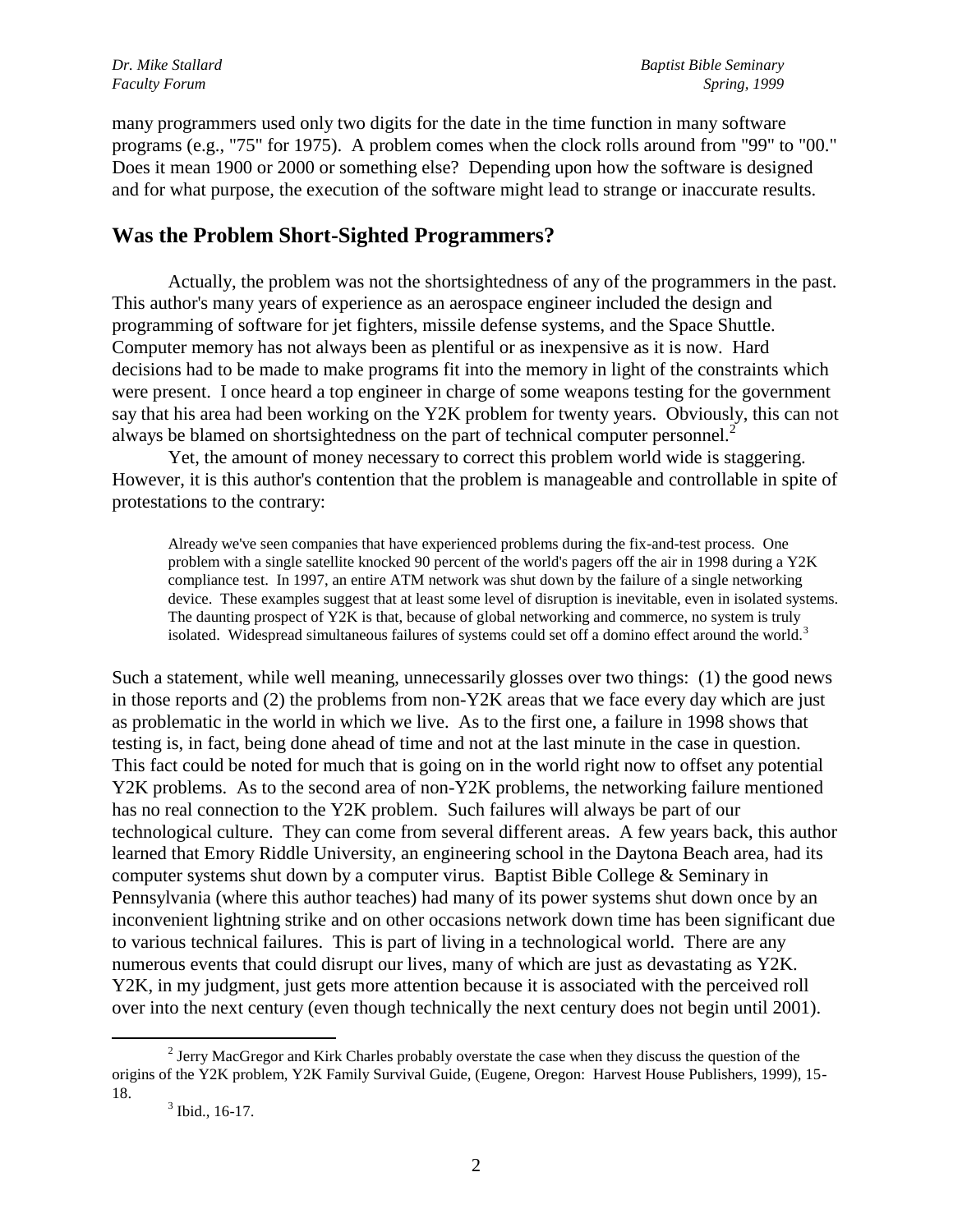# **Is Y2K a PC Problem?**

Y2K is not a desktop PC problem per se although PCs can be affected. It involves mainframe computers and computer programs written long before the advent of the desktop computer revolution of the last fifteen years. This is also not a Windows problem per se. Sorry. We can not blame Bill Gates on this one. The problem developed when he was too young to know the difference between a mouse and a keyboard. However, it is a real problem, not an imaginary one. It does not involve someone's interpretation of anything (like William Miller's prophecies). There is a completely understandable phenomenon in real computers.

# **What About September 9, 1999?**

Before we experience Y2K, we will experience another computer-induced problem. Many software packages used any number of the digit "9" to indicate things like an end of file. On September 9, 1999, we have the ninth month, ninth day, and using two digits, "99" for the year. Hence, we might have a date code of "9999" or some form of it. So when the clock rolls around to that day later this year, some expect problems. However, it is unlikely that such codes are "time" sensitive. That is, most of these codes involve functions unrelated to time and which are not interpreting the sequence of nines as a current date. More good news is that we do not have to wait to Y2K to find out! In fact, if the doomsayers on this one are right, we get to have a dress rehearsal for Y2K!

# **Why is Y2K Such a Problem?**

How can the fact that computers may misread the rollover to the year 2000 as 1900 or some other date be such a big problem? One example can be taken from the world of finance. A lot of programs in the programming language COBOL have been around for years as a staple product for calculating such things as insurance premiums, tax rates, interest, and pensions. If the software rolls over from "99" to "00" the program might calculate your pension based upon the year 1900 rather than 2000. If so, your pension may have just disappeared! A second example might be the failure of ATM machines to read credit cards correctly. The unanticipated date may, in fact, lead to the conclusion that the card has expired although this is an unlikely event. For those who see apocalyptic conclusions to all of this, there are several areas within the secular realm where the Y2K concern has been discussed the most.

# *Air Travel*

Some are predicting that the computer malfunctions associated with Y2K will create havoc with global positioning satellites (GPS) by which airliners control their routes and track their positions. Fear has led to the suggestion that no one should be aboard an airplane in or around the change to the year 2000. Note this comment from MacGregor and Charles:

Air travelers are more likely to encounter Y2K troubles than bus and train travelers, because of the industry's reliance on so many computers. Computer systems coordinate cockpit instrument panels, takeoff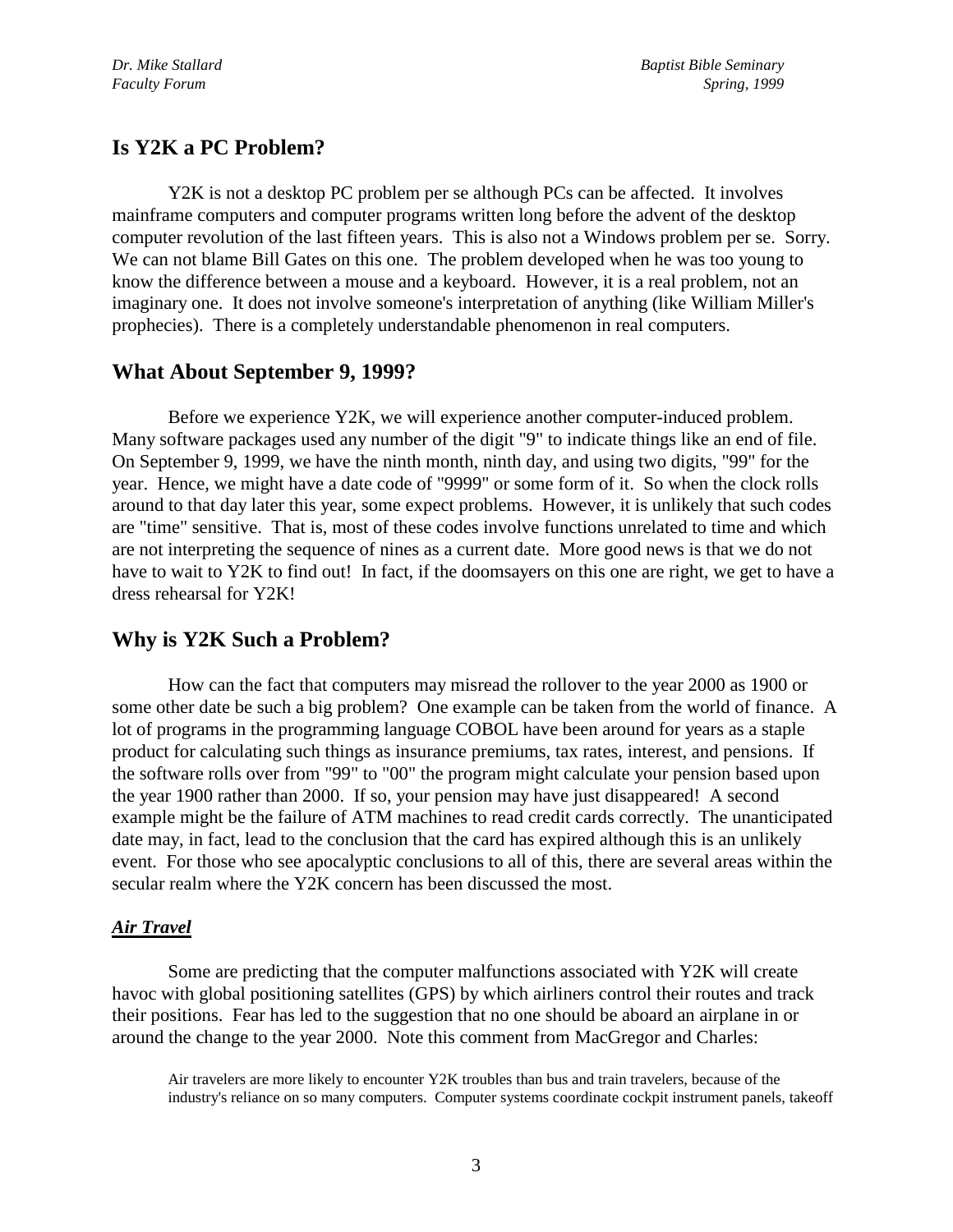and landing procedures, collision detection, navigation, and communication with air traffic control. In addition to a plane's roughly 500 computers, each airport air traffic control uses computers, and each airline has computers handling reservations and scheduling. The potential for disaster is enormous.<sup>4</sup>

The authors go on to warn, "Try to avoid flying the first month of  $2000$ ."<sup>5</sup> However, such statements as the one above can be misleading. No one questions the reliance upon computers that exists in air travel. However, the Y2K problem involves computers that are time sensitive. To state that an airliner has 500 computers obscures the real facts. Few, if any, of the computers on an airplane depend upon the "clock year" in which the airplane is flying. Furthermore, pilots receive incredible training and must be able now (not waiting until Y2K) to navigate the airplane if global positioning information is not available due to failed instruments.

In fact, the GPS world has an important deadline to reach before Y2K. It is even before September 9, 1999. It is technically the week-number rollover to take place on midnight on August 21, 1999.<sup>6</sup> Dave Hunt comments

Aircraft are not going to fall from the sky because their GPS receivers are not set to work properly after August 21, 1999, when the next rollover occurs. They could suffer wrong information for navigation and would have to resort to other methods. In fact, there are several navigational systems at work simultaneously on commercial aircraft, checking against one another.

So the GPS system has been erroneously associated with Y2K when, in fact, it has nothing to do with the year 2000. And for outdated receivers on earth, the result is not an end-of-the-world consequence, but an inconvenience. Of course, all commercial and military aircraft will have their GPS receivers in proper working order well ahead of schedule. There is no reason, other than gross negligence, why they would not.<sup>7</sup>

My own experience as an aerospace engineer has given me some confidence in this area. While working on F-16 jet fighters, I became aware of the great amount of testing that went into the development of just one operational flight program for just one of the many computers on board the aircraft. There was no way that the "clock year" could ever cripple the computer that I was working on. Furthermore, if there were a problem, it would not take thousands of programmers several years to fix. It would take a handful (maybe just one) only a few weeks to make any change if the problem did exist.

Further encouragement comes from the FAA itself. The last couple of years have seen aggressive testing of air traffic control computers. Not many major bugs have been found of the Y2K nature. One of the reasons is relatively simple. Radar information is not date sensitive. In addition, other problems have been handled.

Another example is the HOST computer, one of the FAA's chief workhorses in the air traffic system. It allows controllers to track high-altitude traffic across the country.

The HOST computer, the same one used for Y2K tests here, made headlines more than a year ago when IBM, which made the machine, said it could not guarantee it would function in the new millennium.

113.

<sup>4</sup> Ibid., 158.

<sup>5</sup> Ibid., 159.

<sup>6</sup> Dave Hunt, *Y2K: A Reasoned Response to Mass Hysteria*, (Eugene, Oregon: Harvest House, 1999),

 $<sup>7</sup>$  Ibid., 114-15.</sup>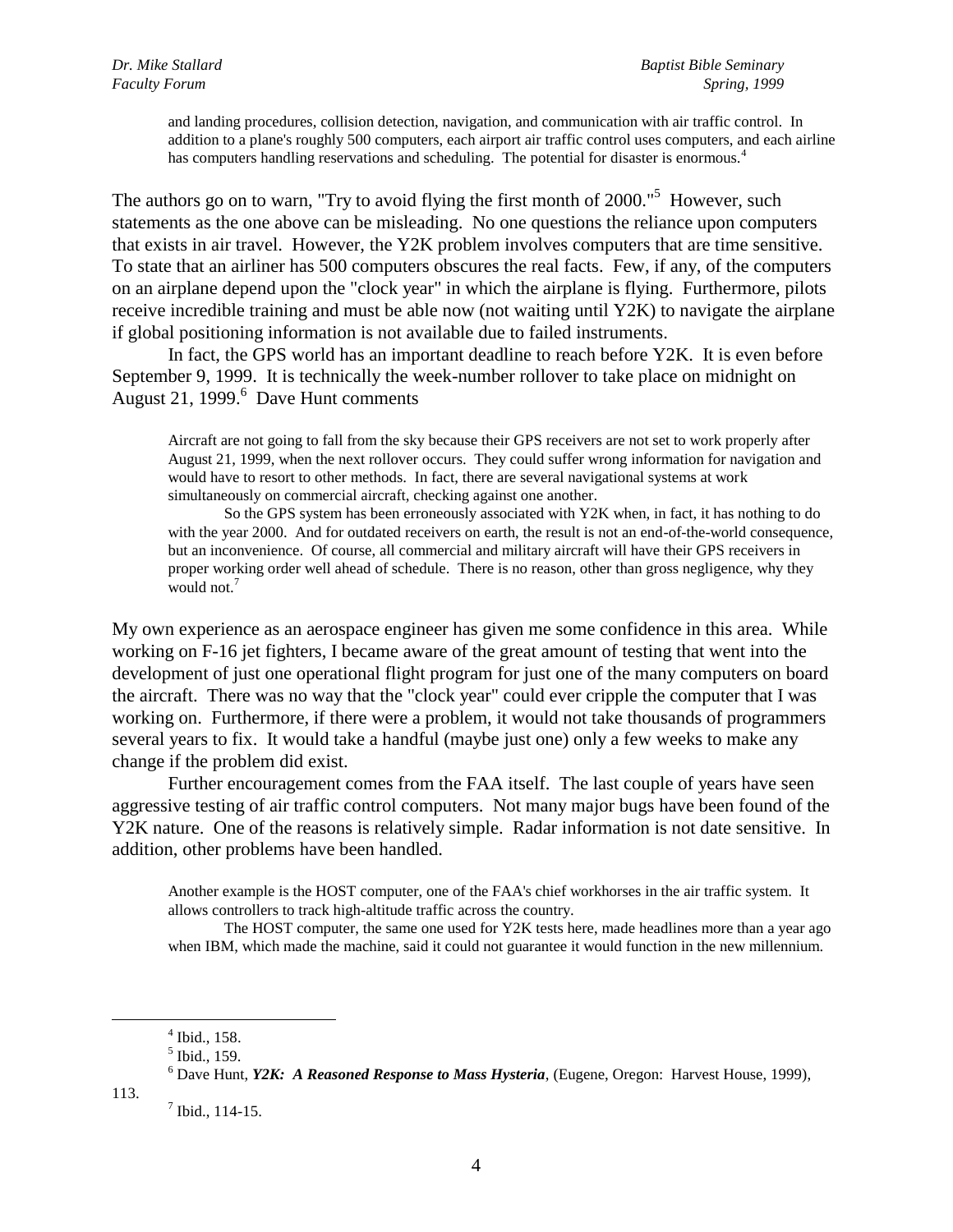When FAA officials asked IBM what the problem was, the computer company said it didn't know because the machines were too old. But rather than scrap the computers, the FAA hired two retired IBM programmers who had helped develop HOST in the 1980s. What they found was not too frightening.<sup>8</sup>

It is curious that IBM has a conflict of interest here. If it cannot guarantee that the old computers would work, would that be because they wanted to sell a large number of new computers?<sup>9</sup> A major test of the air traffic control system in and around the Denver area will be performed on the weekend of April 10-11, 1999. These tests should tell us much about the progress which is being made.<sup>10</sup> In the end, expect few problems and those that exist will be mostly inconveniences.

#### *Electricity & Power*

Many Christians are concerned that computers which control production of electricity (in the various plants) will shut down thereby providing power outages anywhere from three days to three months. So, individuals, families, businessmen, et al, should buy generators, stockpile fuel, stockpile food, and unfortunately stockpile weapons since there will be some rioting and looting by those who did not prepare and who begin to panic. Michael Hyatt has written what is probably one of the most frightening books on Y2K in his recently famous book *The Millennium Bug*.<sup>11</sup> The Christian author Steve Farrar has referred to Hyatt's book with these words: "The best one-volume explanation of Y2K that is available. Hyatt lays out the facts on everything from the power grid to food supplies. Highly recommended."<sup>12</sup> Farrar lays out many of the possible scenarios which Hyatt presents and tries to inject some faith in God on the part of Christians as they face this potentially enormous catastrophe. The problem theoretically could be as serious as that: "Other effects on daily life are still unclear. Everything hinges on the electrical system. If the nation has power, by and large, it can run. Without electricity, there will be serious problems."<sup>13</sup>

I have personally talked to Christians who have bought generators (without wondering if any of them had any time-embedded chips) to help them through this time. In some cases, there is good reason to be on the safe side **on the basis of other potential disruptions in available power quite apart from Y2K**. In my own reading, I have come to the conclusion that some of these alarmist scenarios persist because such a power outage would indeed create havoc and because the electric companies seem to have been the slowest to talk to the public about their plans to overcome this problem. Yet the casual, unresearched, and unthoughtful spreading of paranoia on this issue by Christian teachers and authors is astounding (as well as wrong). One example is the spread of one rumor of a nuclear plant shutdown which has been traveling the Christian circuit. Below I quote at length to highlight the issue:

Eventually, one begins to suspect that there may be some exaggeration and considerable misinformation involved. The so-called experts seem to quote one another without checking to verify the

<sup>9</sup> The same question is asked by Steve Hewitt, "Year 2000 Bug! Part 1," *Christian Computing Magazine* 10 (September 1998), http://www.gospelcom.net/ccmag/y2k/sepy2k.html, 12/12/98.

 $10$  Levin, 12A.

235.

<sup>8</sup> Alan Levin, "FAA Finds Few Glitches Likely for the Year 2000," *USA Today*, April 9, 1999, 12A.

<sup>&</sup>lt;sup>11</sup> Michael S. Hyatt, *The Millennium Bug* (Washington, D. C.: Regnery Publishing, 1998).

<sup>&</sup>lt;sup>12</sup> Steve Farrar, *Spiritual Survival During the Y2K Crisis* (Nashville: Thomas Nelson Publishers, 1999),

<sup>&</sup>lt;sup>13</sup> Mark Kellner, "Y2K at Home: What Could Happen?" *Computing Today* (January/Februrary 1999), 13.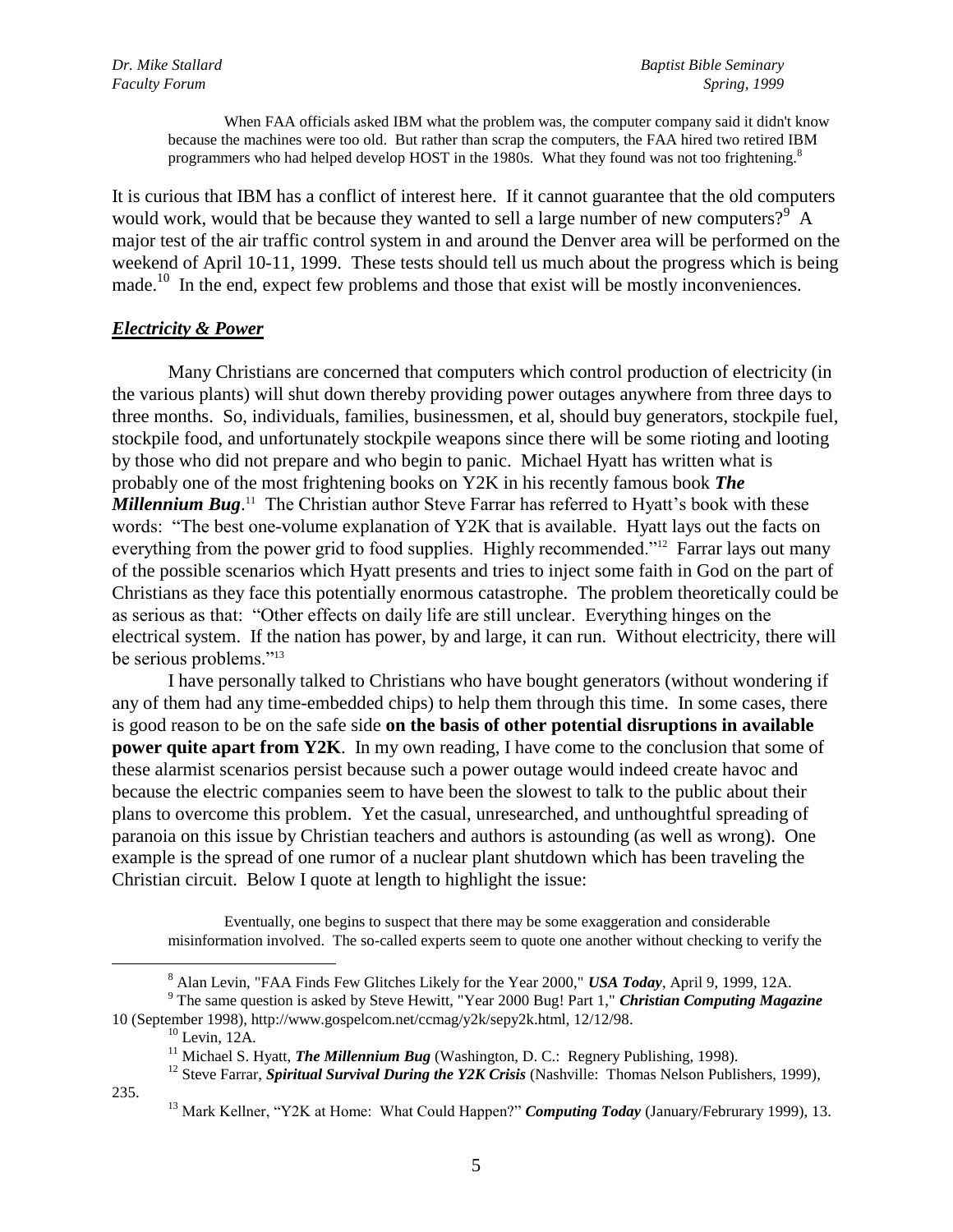story. And sometimes they don"t get it straight. For example, in his talk to the ministerial association, Jack Anderson [Larry Burkett Associate] referred to a nuclear power plant in Florida that ran a test by turning the clocks forward to 2000, which shut the whole thing down. Jack told the wide-eyed ministers: "They spent weeks trying to find the problem on that. It turned out there was one noncompliant chip all the way up in the top of the smokestack, one that tested for the particulates in the smoke as it was leaving, and it shut down the whole plant right there. So you've got all these little bugs that are running around."

We asked Larry Burkett's office for the name of this nuclear plant they were unable to provide it. John Davis of the Nuclear Energy Institute (NEI) said he had never heard of this event and doubted that it had ever happened. Furthermore, he stated that the NEI had established Y2K guidelines way back in 1977. Any problems he has been notified of were caught in following the protocol for reaching compliancy. When we finally reached Anderson, he said that the power plant was actually in England but could give no further details. On Dobson"s program, Chuck Missler stated, "In Great Britain a power plant went down because a chip in a smokestack was . . . taking data from two different points and subtracting and it had a date function." At this point he was interrupted by Dobson.

We checked with Missler's office and they provided the origin of the story, but it didn't match what Anderson had said. It was not a nuclear power plant, and the sensor in the flue stack had nothing to do with testing "particulates" as Anderson said, but was programmed to integrate and average temperature over a specific time period. The story was first told during a Year 2000 Embedded Systems Workshop sponsored by the Electric Power Research Institute (EPRI) September 10-11, 1997, in Scottsdale, Arizona. Nothing was stated concerning how long it took to locate and correct the problem, so we have no notion where Anderson derived the idea that "they spent weeks trying to find the problem."

Rick Cowles" website carries a story apparently about the same plant being shut down during a test in England, but rather than being in a smokestack, one of those "little bugs running around" was part of a generator temperature-controlling system. The story may well be true, but we have been unable to discover the name of the power plant or the date of the incident or which version is factual.

Cowles" website where this alleged incident was cited had the impressive heading, "Electric Utilities and Year 2000: Real-Life Examples of Date Related Problems for Electric Utilities." Yet there was nothing else, beyond this story, of any substance.<sup>14</sup>

I do not know how you feel after reading this quote. For Christians who want to believe Christians rather than certain government leaders who have lied to us before, this is a major disappointment. Three prominent ministries report the same event in contradictory ways none of which matches the original source of the information. I once had an unbelieving engineering friend who ridiculed the Christian belief in healing and miracles. He complained that every time he got close to one, it disappeared, that is, the actual accomplished event was much less than the reported miracle (he was complaining mostly of charismatic healing services). Christians could be setting up the Faith for ridicule in the same way on this issue. I also feel a little like I do at my AWANA club where I often put kids in a circle and we play the game of whispering something to the one next to you and so on around the circle. Rarely does what I started out whispering make it around the entire circle intact. Did our Christian friends lie? No, I do not think so. I believe they got caught up in the exaggeration of the moment. In the end, they did sloppy research because what they heard seemed to fit the grid which they were already presenting.

On the other hand, there are more optimistic reports coming out from the power industry in recent days.

. . .anyone can go on the Internet and find reams of material from electrical power plants across the country declaring that they have been working on the Y2K problem and will have it conquered well ahead of January 1, 2000. . . . the North American Electric Reliability Council (NERC) recently said in relation to

<sup>&</sup>lt;sup>14</sup> Hunt, 49-50. By the way, I believe that Dave Hunt's book cited earlier is the most balanced of the Y2K presentations and is worthy of purchase by all believers.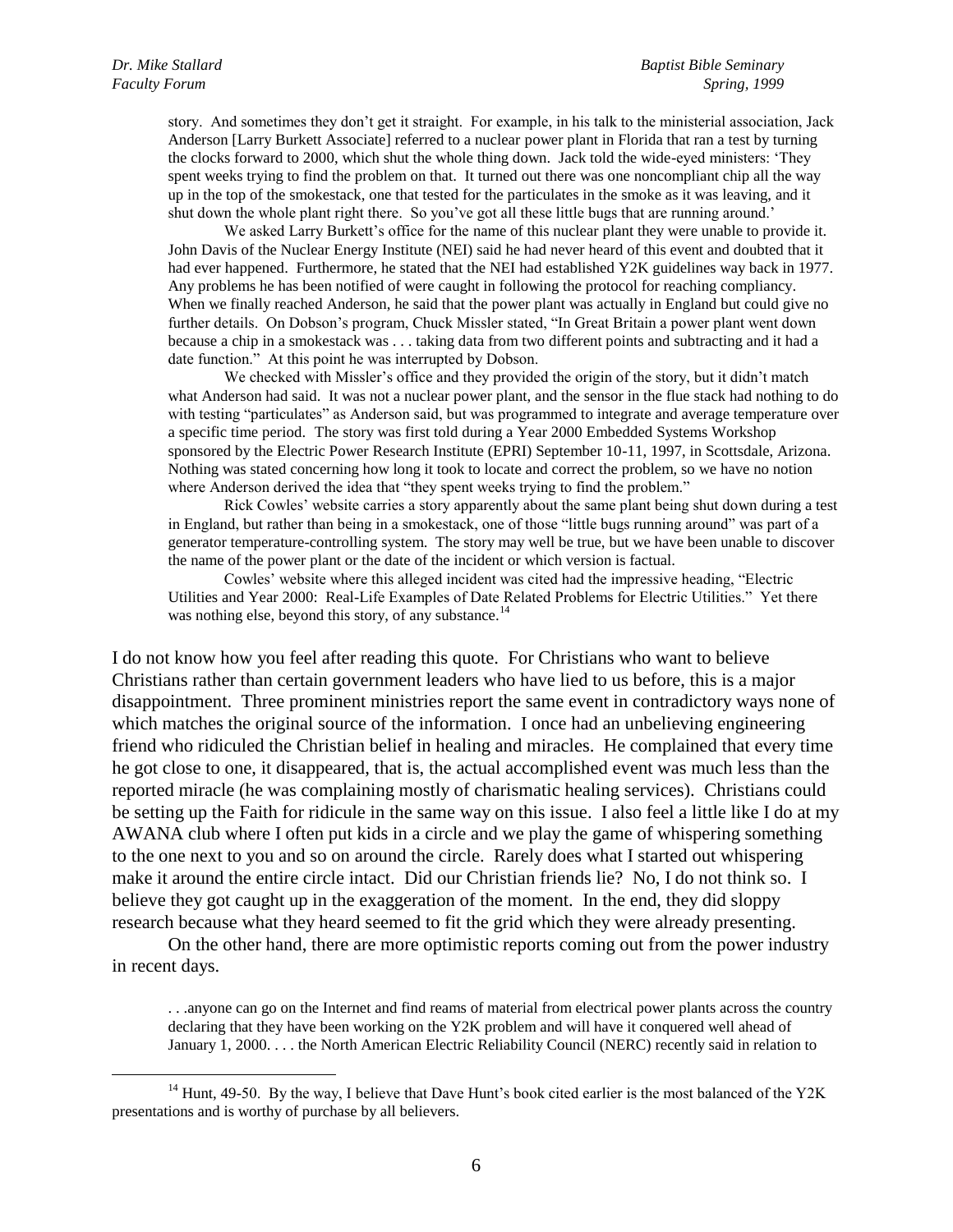Y2K, 'At this point, the perceived operating risks are manageable.' As for the pessimistic reports one continues to hear, that there will be widespread electricity outages beginning in 2000, NERC said they "are unsubstantiated<sup>,15</sup>

Several power suppliers are on record with their assertion of compliance and the details of what they have done to get ready for Y2K.<sup>16</sup>

In fact, one usually damaging aspect of our culture may actually help in the Y2K dilemma. There will probably be a massive increase of lawsuits if any current trends hold up. Companies, whether financial or power industry, have this added incentive to pay the necessary money up front to fix any software problems related to Y2K. Otherwise they will pay later.<sup>17</sup> Added encouragement has been introduced into the equation by the October 1998 passing of the Year 2000 Disclosure Act which prohibits companies from keeping private about progress and costs for Y2K solutions in their particular business venture.<sup>18</sup> In the end, I believe we will see, at most, small localized problems with no major national power grid blackouts.

#### *U. S. Military*

Some are concerned that the U. S. Military is unprepared so that when so many of our computers crash, we will be vulnerable to foreign or terrorist attacks. I was enamored by the headlines in a local paper which read "Y2K Crisis Real, CIA Says."<sup>19</sup> I was even more amazed when I read the article. The brunt of the message was that other countries are having difficulties and are not responding to the Y2K problem as quickly as the United States. In particular, Russia and Red China were mentioned. That is to be expected and should not be a surprise because of the technological advantage right now of the USA. The entire article could be interpreted in such a way as to give confidence and to lessen our fears about military readiness because other countries will be in greater trouble than we will. This was echoed by another article with a scary headline but a mild article which occurred in USA Today. The article noted that

Many foreign countries lag behind and risk economic disruptions and civil unrest, the report says... .Though the chance of an accidental nuclear launch is low, the report says, terrorists might take advantage of the confusion [in foreign countries] to wreak havoc. The U.S. military might experience minor disruptions; intelligence gathering should not be compromised. $^{20}$ 

It is really hard to imagine a major disaster for our military simply because of Y2K. I have highlighted above my convictions about aircraft and their dependability. It is also true that our

 $15$  Hunt, 80.

<sup>16</sup> Hunt, 100-04.

<sup>17</sup> Tom Lowry, "Y2K Lawsuits Pile Up Before Limits Set In," *USA Today*, April 5, 1999. Lowry"s article suggests that the number of Y2K lawsuits has skyrocketed in the last fifteen months. In light of this and the American interest in lawsuits, one can safely say that "we haven't seen anything yet." See also Jim Seymour, "Y2K Countdown," *PC Magazine*, April 6, 1999. Seymour is one of my favorite editorialists on computer issues. He takes a balanced view of individual participation in solving problems as opposed to ignoring the problem or becoming a doomsday prophet.

 $18$  Seymour, 124. See also

<sup>&</sup>lt;sup>19</sup> Jim Abrams, "Y2K Crisis Real, CIA Says," **The (Scranton) Tribune**, February 25, 1999, A1.

<sup>20</sup> Richard Wolf, "Congress Sounds Y2K Alarm," *USA Today*, March 3, 1999.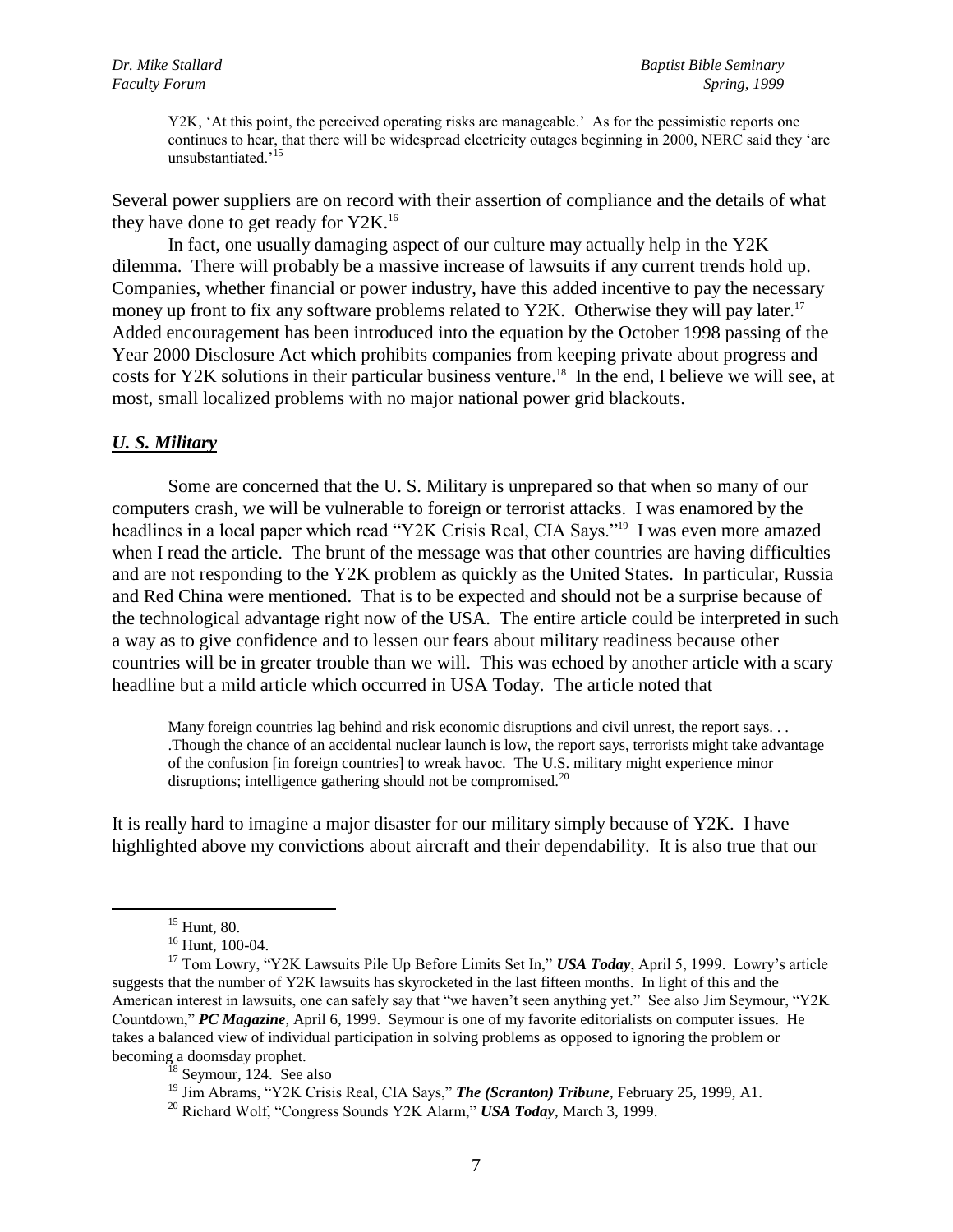$Faculty$  *Forum* 

military has one of the largest stockpiles of petroleum and supplies when compared to other sectors of government or public life. I have few concerns in this area.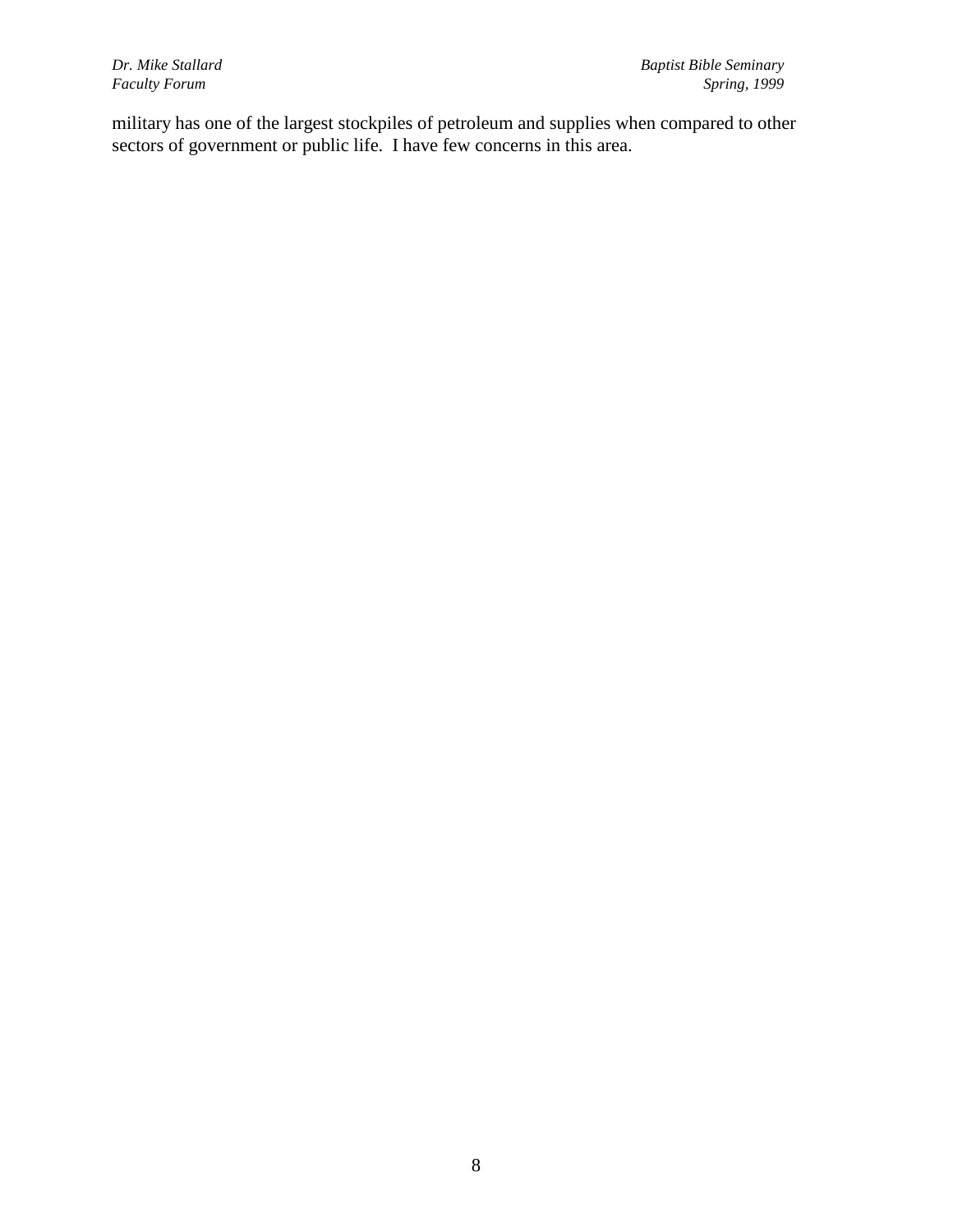#### *Financial Institutions*

Some believe that the computers controlling banking and stocks will crash bringing a halt to it all. Such miscalculations as mentioned before will lead to a stock market crash as bad as the 1929 crash which helped spark the Great Depression. This is said even though Jan. 1, 2000, is on Saturday when the banks and stock market will be closed for two whole days before operations pick back up on Monday, Jan. 3. President Clinton has announced that the Social Security Administration is now Y2K compliant. Social security checks will be taken care of with no problem. Also, while at the end of 1997, government computers (many dealing with money issues) were only 34% Y2K compliant. However, by the end of 1998 that percentage had grown to 61%. Predictions were made that March 1999 would see that number rise to 85 or 90% as more and more systems are checked and solutions phased in.<sup>21</sup> It is also true that the Federal Reserve has decided to release extra money into the economy to prevent any damage from runs on banks:

The Federal Reserve announced recently that they plan to increase the amount of cash on hand in America by a third. This is in anticipation of U.S. consumers that want to have cash on hand because they believe the Y2K problem will cause their banks to have difficulties with their accounts. Because the Federal Reserve feels that people will begin to hoard cash due to such fears, they have decided to add \$50 billion to the \$150 in cash reserves next year. They will do this in two ways. First, they will allow more slightly worn U.S. dollars to stay in circulation instead of having them collected by banks and turned in for disposal. They will also order the Bureau of Engraving & Printing to print more \$50 and \$20 bills in place of \$10"s and  $$5's.<sup>22</sup>$ 

Banks who traffic in money have a special interest in being timely about their holdings of pension funds, individual deposits, etc. What we have said earlier about lawsuits easily applies here. It is in the best interest of financial institutions for them to make Y2K a no-show as a problem. How should you react? Make sure that you are talking to your bank and to the company that takes care of your pension. Merrill Lynch has a rather rosy picture of the whole thing and believes that most of the financial world has been made compliant.<sup>23</sup> Everyone is just worried about everyone else. Reports have indicated that the stock market has passed numerous tests and others are still scheduled. It is highly unlikely that any major financial institutions will go under simply because of the Y2K computer problem. As long as we all keep our paperwork and we still have pencils, we can do it like the old days if we have to for a couple of days.

However, there is one other issue here. That is the issue of fear. It is quite possible through the spread of panic to create a kind of self-fulfilling prophecy.

"This could all turn out to be a self-fulfilling prophecy," admits Edward Yardeni, the global investment strategist at Deutsche Bank Securities in New York who has played a major role in raising anxiety by loudly publicizing his doomsday vision. He worries that a crisis in confidence over Y2K will send stocks tumbling before 1999 draws to a close. Those worries could then infect the economy, giving investors something to

<sup>21</sup> Matt Donnelly, "Y2K Update," *Computing Today*, March/April 1999, 6.

<sup>&</sup>lt;sup>22</sup> Steve Hewitt, "Year 2000 Bug, Part 2, Good News and Bad," *Christian Computing Magazine* 10 (October 1998): 2, http://www.gospelcom.net/ccmag/y2k/octy2k.html, 12/12/98.

<sup>&</sup>lt;sup>23</sup> Eric Luening, "Merrill Lynch: An Optimistic View," *Quit You Like Men* (May/June): 15-16.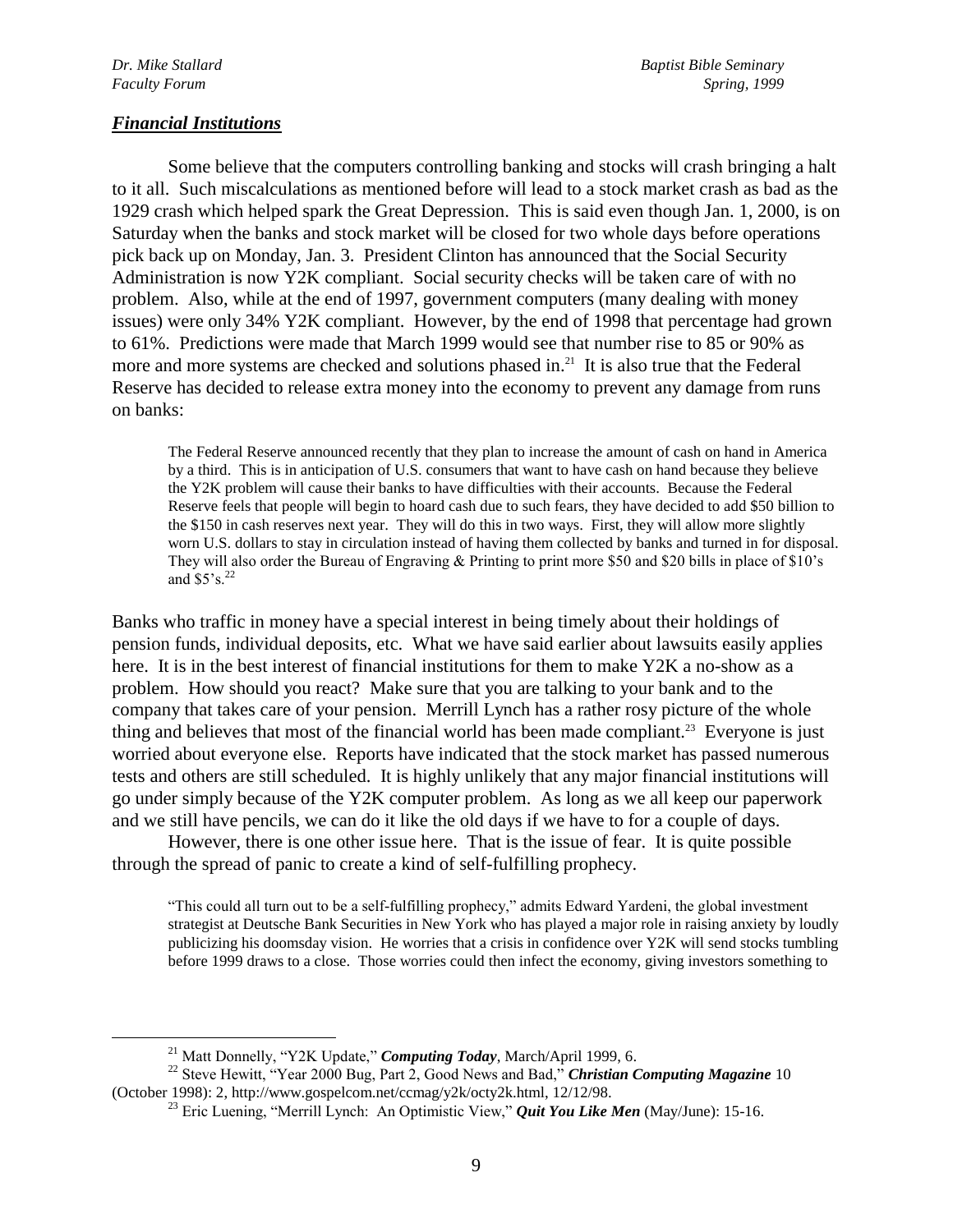really worry about. The resulting stock market drop could cause consumers to retrench, leading to a recession.<sup>24</sup>

What if there is a fear that all our money will be wiped out? Then there will be that run on the banks that many are predicting. However, it will only happen if we have fear. I am bothered by the fact that it is the Christian community which is largely spearheading the spread of such fear. We, through our fears, can make the crash happen, long before January 1, 2000 gets here. It is up to us, as the people of faith to help prevent that from happening.

#### *Medicine*

 $\overline{a}$ 

By all means, some would suggest, do not schedule any elective surgery around the turn of the year. Who knows how some of the high tech equipment used to assist doctors and surgeons will respond? Medical appliances which have time-embedded chips (to record the time medicine is dispensed) will malfunction leaving patients vulnerable in perhaps life-threatening situations. However, this may be overblown. Most hospitals now have generators to handle power failures. It is also true that most of the medical appliances with embedded chips do not depend upon the date to function. To my knowledge only the recording feature, not the dispensing feature is an issue. If you live in a small town with a small hospital, it might be wise to check if they have generators to handle emergencies. Otherwise, I would not be overly worried about how the Y2K problem will affect health care.<sup>25</sup>

# **Prophetic Uses of Y2K**

The potential secular apocalypse of January 1, 2000 has no shortage of correlation with biblical prophecy or truth by many evangelical preachers. In fact, it is amazing that it appears to be conservative Christians which are pressing the panic button the most. This is hailed by some but others are greatly concerned:

Some critics, however, are less sanguine about the arrival of a doomsday that would coincide with the turn of a millennium. Indiana State University professor Richard V. Pierard, an evangelical, says, "I see this as just a bunch of nonsense and hysteria to sell books, get money, and alarm people." Pierard, coauthor of the forthcoming *The New Millennium Manual: A Once and Future Guide* (Baker Book House), blames the explosion of Christian television and the Internet with fueling the Y2K situation. He warns that even if "university studies" and other "expert" opinions are attached to Y2K prophecies, Christians need to exercise caution regarding the more dire warnings.

'I don't see how evangelicalism can benefit in any way from this,' Pierard says. 'It simply holds them up to ridicule.<sup> $26$ </sup>

Indeed, it is hard to find any Christian leader dealing with this issue who is not trying to sell something like a video or a book. Christian responses with varied approaches but within what

<sup>24</sup> James M. Pethokoukis and Mindy Charski, "Bugged by Y2K," *U.S. News & World Report* (March 22, 1999): 64.

 $^{25}$  I just ran out of time to deal in this paper with time-embedded chips which I consider to be simply a small nuisance as far as around the house is concerned. I also have not dealt with the food supply issues. However, I believe that if the electricity is not affected by Y2K, then the food supplies will probably be fine. See Dave Hunt's earlier cited work.

<sup>26</sup> Mark Kellner, "A Secular Apocalypse?" *Christianity Today* (January 11, 1999): 57-58.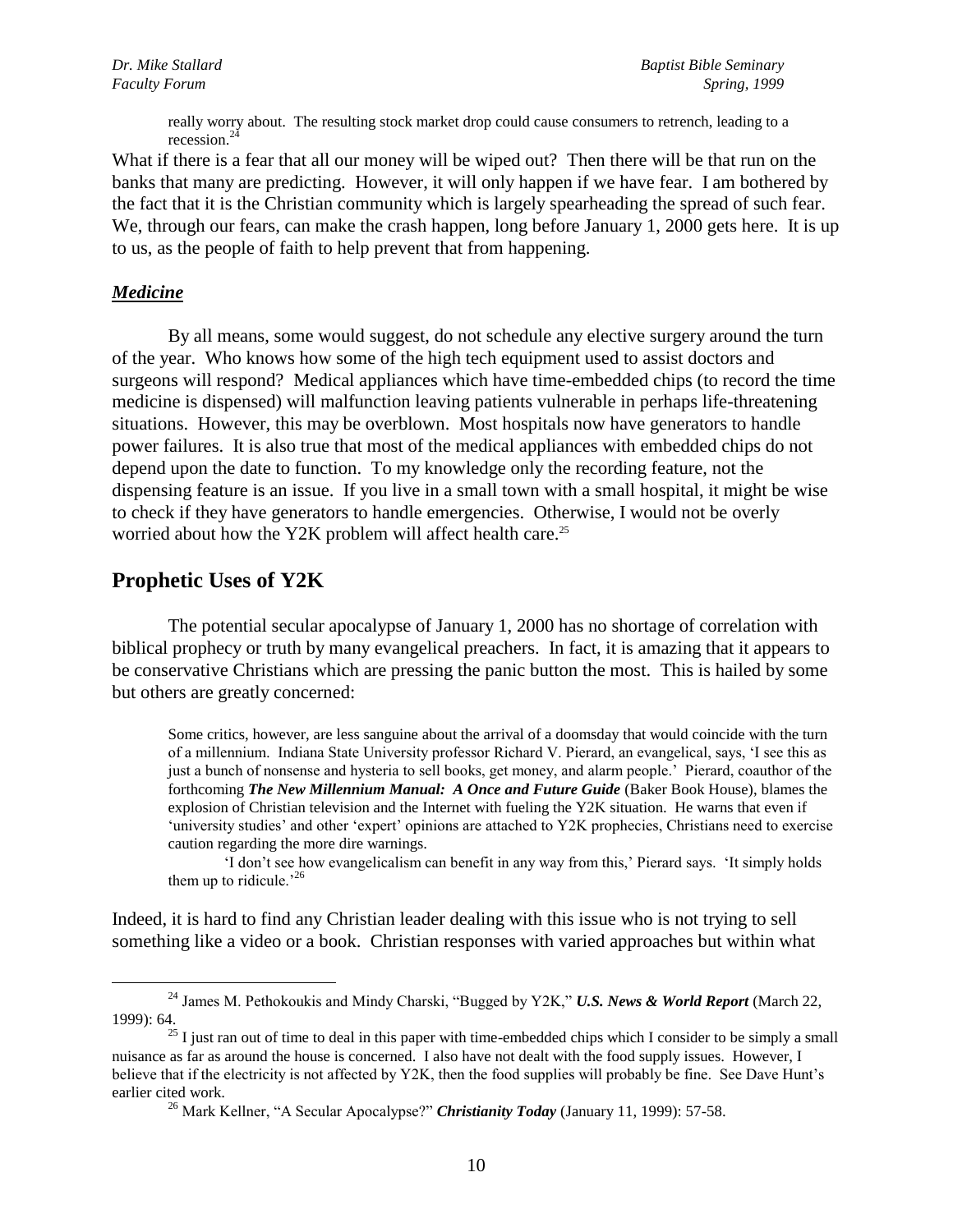might be called some form of sensationalism would be Pat Robertson (CBN Y2K seminars nationwide and website), Grant Jeffrey (book *Millennium Meltdown*, videos, newsletters), Michael Hyatt and his book mentioned earlier, Shaunti Feldhahn (book *Y2K, The Millennium Bug: A Balanced Christian Response*), Jerry Falwell (videos, pamphlets, *National Liberty Journal*), websites for Larry Burkett and James Dobson and their respective ministries. There are others as well. All of these Christian and usually national figures are probably sincere. However, more sane analysis comes from Steve Hewitt and his *Christian Computing Magazine* and Dave Hunt"s book *Y2K: A Reasoned Response to Mass Hysteria*.

In general, there are three options for a possible response to Y2K:

- Express no concern and do nothing
- Express mild concern and take some precautions for short-term problems
- Express major concern and begin to stockpile in preparation for a long time of chaos (i.e., adopt a "survivalist mentality")

There are Christians who represent each of these responses. Because of the association of this problem with the turn of the millennium in the minds of many, there has become attached to this event a kind of apocalyptic halo. The last category of people tend to focus with this kind of apocalyptic energy in mind. However, let me share with you some of concerns with how these believers handle the Y2K issue.

- They often quote old data as if it were current.<sup>27</sup>
- They often quote without documentation. Recall the earlier conflict of three separate Christian accounts of the same event. No one really knew what they were talking about.
- They over-emphasize the problem compared to the solution. One illustration was the interview with five men (four preachers and one computer guy) on Focus on the Family. The preachers were allowed to express their panic while the computer guy in vain tried to get a sane analysis into the conversation.<sup>28</sup>
- Many of the Christian sensationalists are associated with the Christian version of the Bible Code controversy (e.g., Chuck Missler, Grant Jeffreys).<sup>29</sup>
- Many of the Christian sensationalists are making a killing off of the problem by selling books, tapes, dried food goods, etc. Y2K has become big business. That concerns me greatly.
- There exists among many of the sensationalists a conspiracy mentality. By that I mean that they deny any testimony that would tend to go against their view of this by relegating opposing views to a government or other kind of conspiracy. After all, Bill Clinton has lied to us before. However, the earlier cited problem of conflicting stories by Christians should make us careful simply to lay this at someone else"s doorstep. Contrary evidence should be investigated and weighed. This is especially true since so much is being written on both sides.
- The panic mode of the sensationalists on some fronts can actually become a kind of self-fulfilling prophecy.

 $^{27}$  Dave Hunt in his earlier cited work gives several good examples throughout his book.

<sup>&</sup>lt;sup>28</sup> Steve Hewitt, "Y2K, The Challenge Ahead," *Christian Computing Magazine* 10 (November 1998): 4-5; taken from www.gospelcom.net/ccmag/y2k/covr1198.html, 12/12/98.

<sup>&</sup>lt;sup>29</sup> For a clear refutation of this unfortunate approach, see John Jelinek, "Understanding the Bible Code Controversy," (Unpublished paper given at the Faculty Forum, Baptist Bible Seminary, April 17, 1998).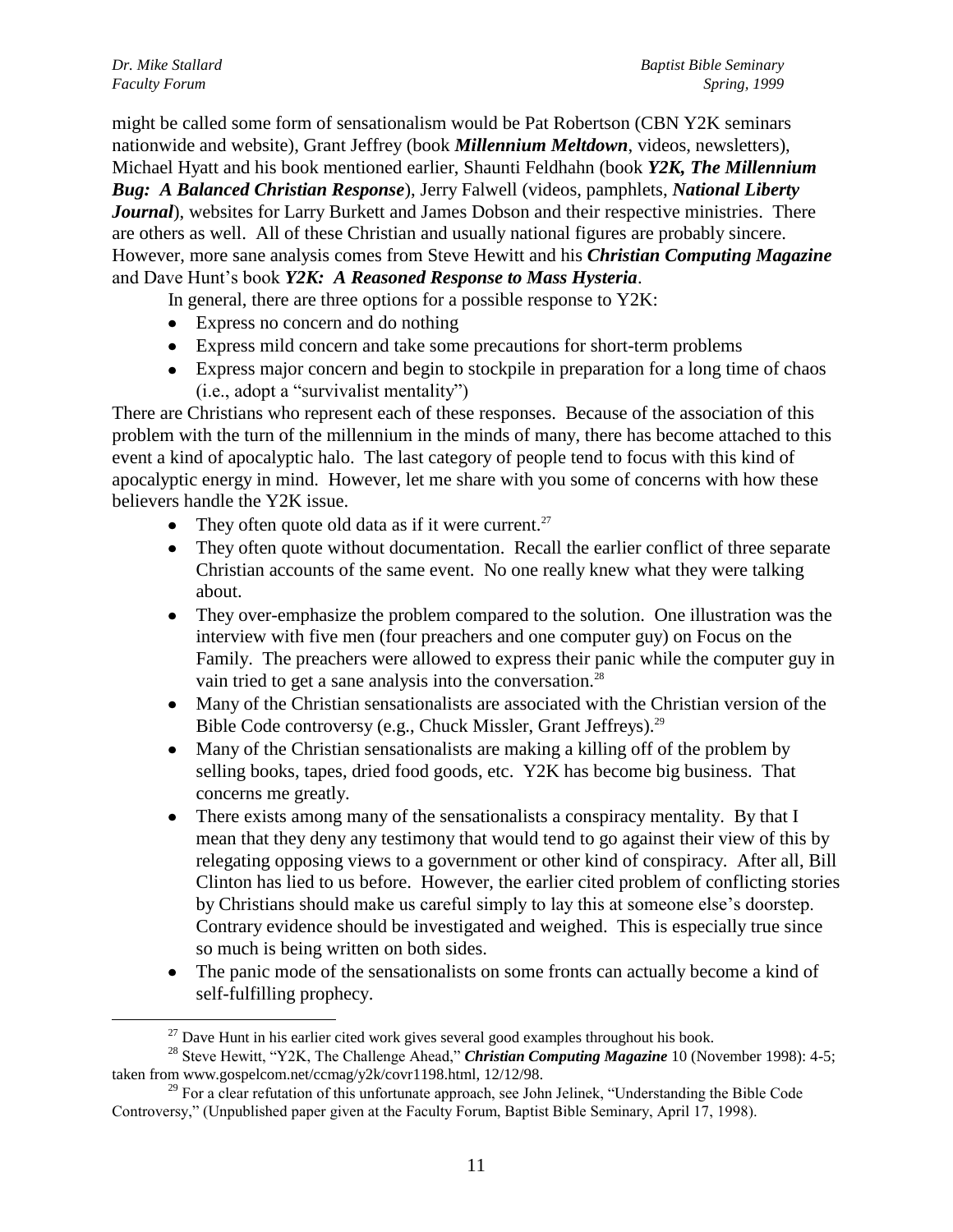However, whether or not these writers above go overboard on the Y2K issue, there are certainly many others who try to attach "detailed" prophetic significance to the Y2K dilemma. For example, Gary North, a Christian Reconstructionist and postmillennialist<sup>30</sup> is advocating that Y2K is going to wreak havoc on the economic system (and elsewhere) to the point that we will have major chaos.<sup>31</sup> While a negative event, this occurrence can serve the dominionists<sup>32</sup> well as they seek to reconstruct society on the rubble that is created. Thus, for Christians like North, Y2K could become a kind of step along the way in the evolution of the postmillennial vision of Christian Reconstructionism. North has a website and a periodical named *The Remnant Review*. Yet, even premillennialists quote North as if he is an authority on these issues even though he has a theological agenda quite different. Christians need not worry about his dire predictions. North had predicted that July 1998 would see runs on the banks due to the rollover to "99" as the fiscal year and the consequent loss of payments caused by computer shutdown. He even predicted the shutdown of most governments.<sup>33</sup> But it didn't happen!!!! Remember the saying, "Fool me once shame on you; fool me twice . . ."

However, premillennialists have also gotten into the sensational fray over the Y2K dilemma with a kind of historicist frenzy rather than the traditional futurist approach used by most premillennialists. A couple of examples would be Jack Van Impe"s television program and his *2000 Time Bomb* video. An advertisement for this video states, "See how the effects of this predicted computer catastrophe coincide with Bible prophecy regarding the coming of the Lord and the latter days of time on this earth!"<sup>34</sup> I have not watched the video to see what those details might be. Ron Reese of Maranatha Ministries gives another example. He states that

The Bible prophesies several major military conflicts the final seven years of the Tribulation before the Second Coming of Christ. More than half of the population of the world will die during this cataclysmic time!!! Could this computer Y2K crisis play a major role in bringing about these horrible wars, where the Bible strongly implies the use of weapons of mass destruction  $\dots$ ?!<sup>35</sup>

Dave Hunt shows a good job of how Reese even quotes Gary North for justification even when Gary North is a preterist and postmillennialist who believes that all of the tribulation passages have already been fulfilled!<sup>36</sup> However, Reese surprisingly talks about governments being laid low and an economic earthquake emerging per North but does not realize that the absence of

 $30$  Postmillennialism is the view that the Church will usher in the kingdom of God on earth at the end of which Jesus will return to earth. It views the Second Coming as something distant in the future.

<sup>&</sup>lt;sup>31</sup> His rather extensive Internet collection of links on the subject is impressive but selective (see www.garynorth.com).

 $32$  By "dominionist" is meant someone who holds to one of the recent brands of dominion theology. Two major camps exist which are influenced by each other. One is the charismatic dominionists who see through many of the gifts of the Spirit and engagement in spiritual warfare a way to gain victory over Satan and the world and create a period of widespread revival and change in society due to the success of the spiritual warfare. The second camp is the Reformed dominionists whose postmillennialism is an attempt to Christianize society through evangelism as well as political and social means. North is in the latter camp.

<sup>33</sup> Hunt, 228.

<sup>34</sup> Cited in Hunt, 173-74.

<sup>&</sup>lt;sup>35</sup> Cited in Hunt, 173.

 $36$  Ibid. It is not clear to me if Reese is pre-tribulational or post-tribulational (or something else) in his view of the rapture of the Church.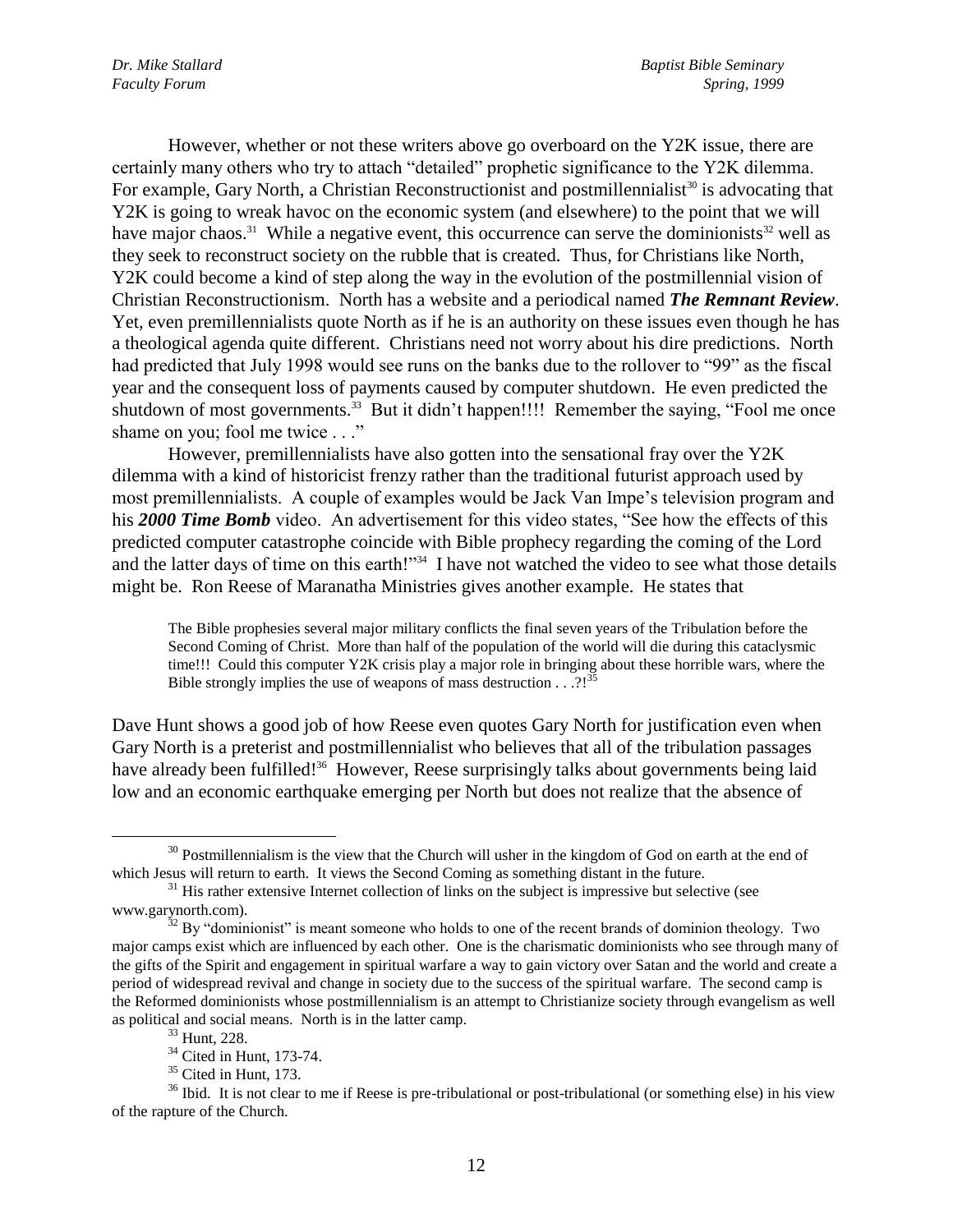computers goes contrary to the present use of weapons of mass destruction which are all virtually delivered via the aid of computers.<sup>37</sup> This leads to one major contradiction that seems to be a mainstay among those who are trying to use the Y2K issue in correlation with Bible prophecy.

### **Passages That Suggest the Absence of Computers**

Some might turn to passages such as those involving the invasion of Israel by Gog and Magog in Ezekiel 38-39. Notice the verses below:

**Ezekiel 38:15** And thou [Gog] shalt come from thy place out of the north parts, thou, and many people with thee, all of them riding upon horses, a great company, and a mighty army.

**Ezekiel 39:8-10** And they that dwell in the cities of Israel shall go forth, and shall set on fire and burn the weapons, both the shields and the bucklers, the bows and the arrows, and the handstaves, and the spears, and they shall burn them with fire seven years: So that they shall take no wood out of the field, neither cut down any out of the forests; for they shall burn the weapons with fire: and they shall spoil those that spoiled them, and robbed them, saith the Lord God.

The mention of horses in warfare and the mention of various implements of war, which by themselves are not described in any modern technological way, could be taken to mean that at some point, the battle involves more primitive weapons. This is certainly possible but may only be localized for this particular battle.

# **Passages That Suggest End-Time Use of Technology**

There are many other passages which suggest weapons of mass destruction or that lead modern Christians to the assumption of a computerized age. For example, note the following examples:

- **Daniel 12:4** Some take this as a prediction of great mobility/speed and increase of knowledge in the last days. As such it might suggest a technological age in a context of the tribulation period described in the latter verses of Daniel 11.
- **Rev. 11:9** The dead bodies of the two witnesses, which are viewed in the streets, are seen by all in the world. Is this a reference to technology (electricity, video, satellites, et al)?
- **Rev. 13:11-18** (especially verse 17) The rise of the first beast (associated with Antichrist) and the use of the mark of the beast and the number 666 have all been related to a technological world.
- **Rev. 14:20** The extent of the blood and the implied deaths is hard to imagine without weapons of mass destruction which entails for most modern readers some computerization.

 $37$  Part of this author's experience was designing software for guided "smart" bombs.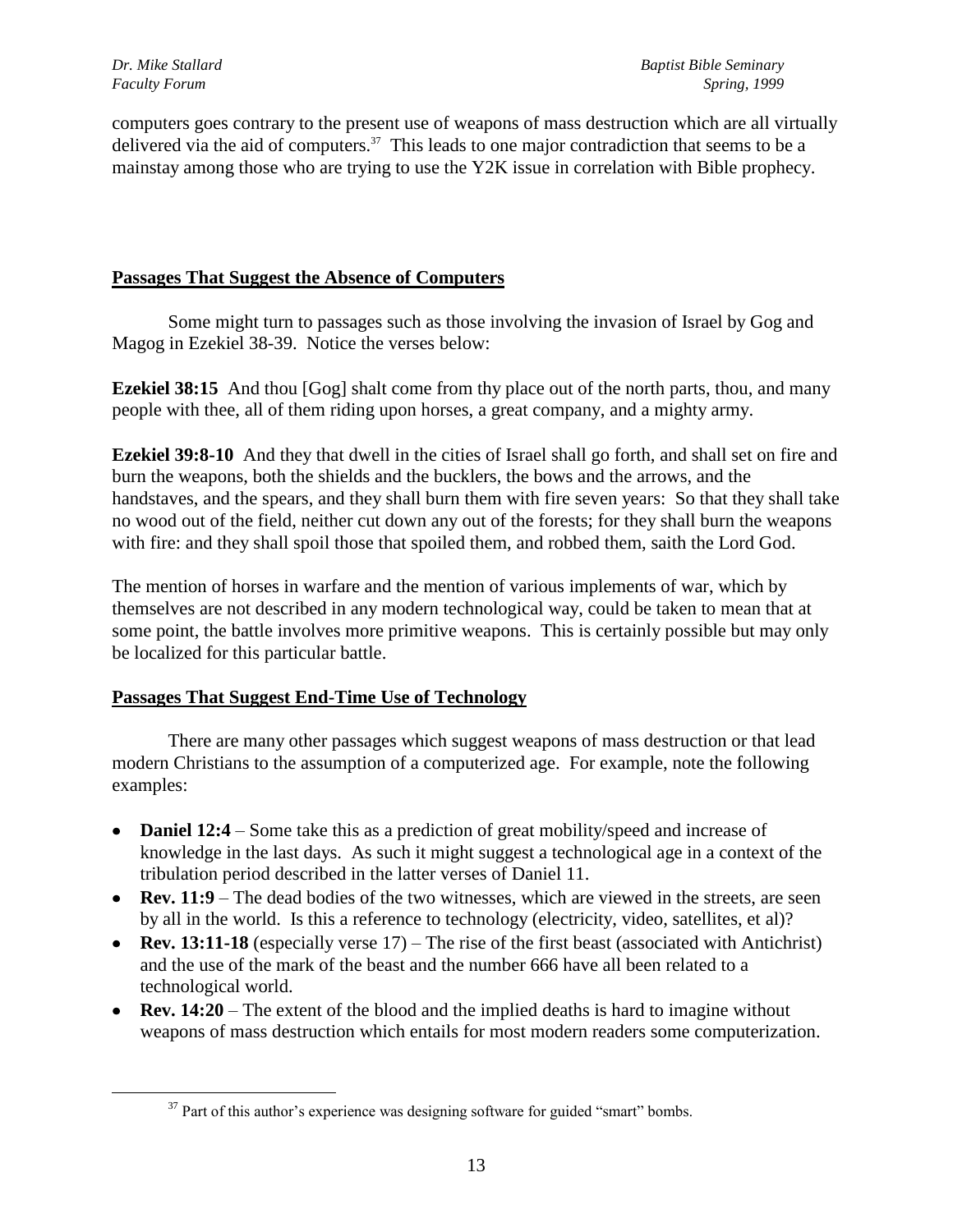**Rev. 18:3, 11-17** – The ongoing collection of wealth may or may not reflect the continuation of modern economic advancement right up to the end. It is hard to imagine this without some form of technology.

In light of these kinds of passages, there is plenty of room for seeing the continuation of technology into the worst of times, the seven-year tribulation period. What is interesting is that some alarmists try to hold both things true at the same time – Y2K destruction of technology and the continued use of weapons of mass destruction and other features requiring technology. One can not hold to both at the same time.<sup>38</sup>

One final note on the prophecy connection is that no one knows the day or the hour of the Rapture of the Church. It is important for believers not to join anyone in making any wild predictions associated with Y2K as if there is a certainty of the return of the Lord when 2000 gets here.

# **Concluding Recommendations**

After all of this discussion, so what? What should we do in a practical way? First of all, I want all Christians to refuse to think in terms of Y2K as a special form of public dilemma. The reason I have already hinted at. I believe there are just as many other serious factors in our culture such as virus attacks on computer systems, nuclear attacks by unsuspected dictators or terrorists who somehow get the bomb, biological warfare, etc. All of these do not need the Y2K dilemma to sit at the same level or higher as a major problem. It is one of my abiding concerns that Y2K, far from being a "sign of the times," has become a "sidetrack of the times." It distracts us from the task in front of us as Christian witnesses by turning many of us into paranoid people without faith. It also moves our attention away from these other menacing problems. With that in mind, a believer can have a proper perspective for responding modestly to the Y2K problem. Here are some suggestions based upon a three-day scenario of maximum disruption of life:

- 1. Collect enough water to last a few days for your entire family.
- 2. Collect some extra blankets if you live in a northerly climate.
- 3. Keep handy flashlights, batteries, etc.
- 4. Keep handy some propane for cooking on your campsite stove in case you have temporary loss of power.
- 5. Procure a first-aid kit.
- 6. Take a few days cash out of the bank as a precaution (\$60 to \$100).
- 7. Trust Christ as Lord and Savior if you do not know him. Then get involved in a local church where you have a larger family who can help you through any difficult times.
- 8. Consciously voice faith instead of paranoia to unbelievers you come in contact with. The last thing they need to see is a frightened Christian.

I want to introduce my last suggestion with a quote from computer expert Pete Holzmann. I found this quote which reminded me of some of the wild predictions that occurred when I was in high school and college two decades and more ago. First, we would run out of petroleum in the

<sup>38</sup> See Hunt, 175-78.